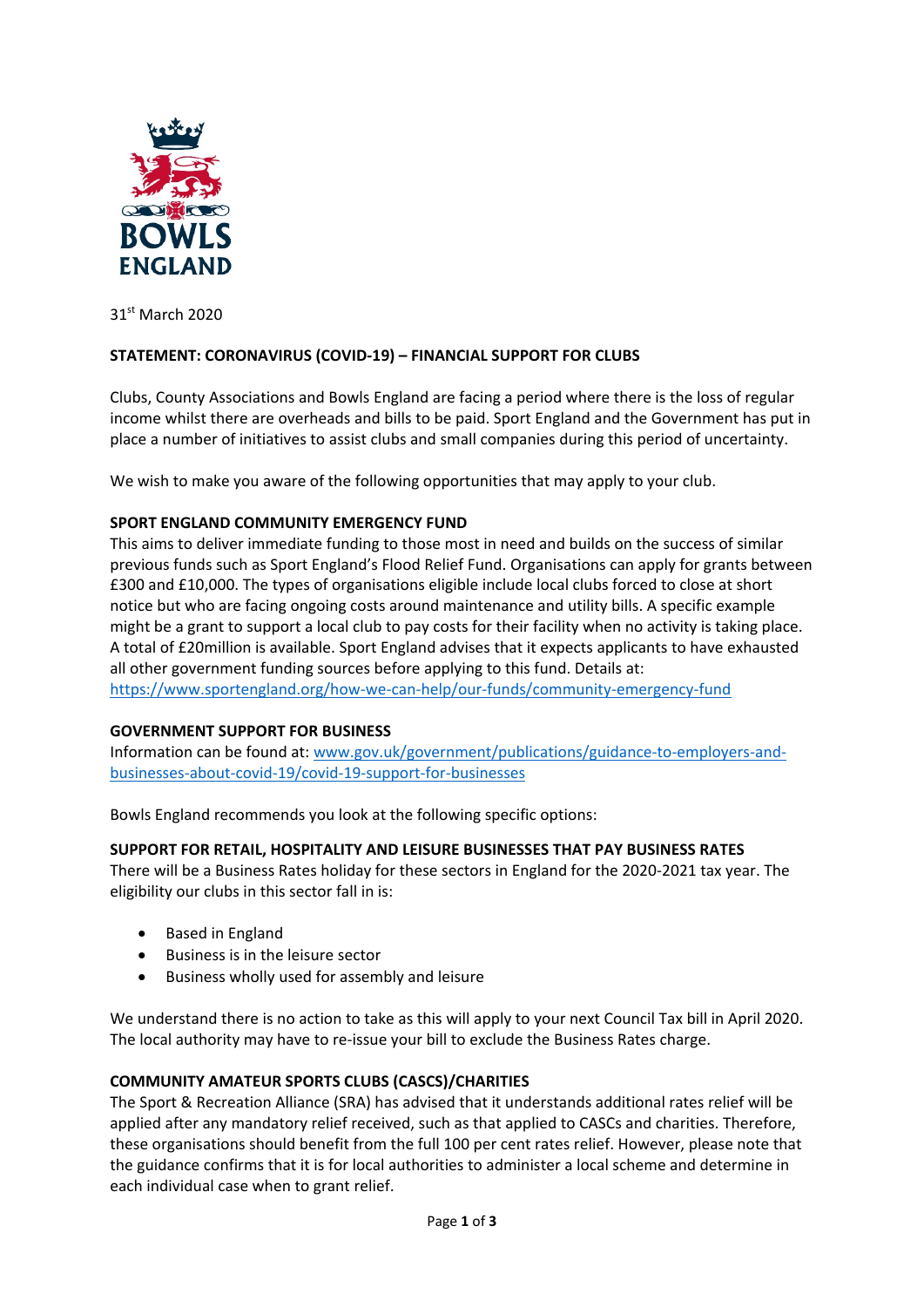## **BOWLS DEVELOPMENT ALLIANCE (BDA)**

The BDA has advised that it has made a payment of £50 to those clubs who had applied for a Play Bowls Package with planned open days in March/April. This payment will contribute towards any costs already incurred in preparing for these events. The BDA will contact directly all clubs that have applied for a Play Bowls Package for activity planned for May or June. The BDA will work with Bowls England and the English Indoor Bowling Association regarding recruitment activity including open days from July onwards, subject to Government guidance.

### **GRANT FUNDING**

Bowls England provides a dedicated facility to enable affiliated clubs to search for potential grant funding opportunities. You may conduct a personalised search at: https://www.idoxopen4community.co.uk/bowlsengland

## **CASH GRANTS FOR RETAIL, HOSPITALITY AND LEISURE BUSINESSES**

This grant provides businesses in these categories with a cash grant of up to £25,000 per property. For businesses with a rateable value of under £15,000, they may receive a grant of up to £10,000 and for businesses with a rateable value of between £15,001 and £51,000, they may receive a grant of up to £25,000. The eligibility our clubs in this sector fall in is:

- Based in England
- Business is in the leisure sector
- Business wholly used for assembly and leisure

There is no action to take as your local authority will write to you if you are eligible for this grant. If you have any enquiries on eligibility for, or provision of, the grants you should go directly to your local authority.

#### **SUPPORT FOR BUSINESSES THAT PAY LITTLE OR NO BUSINESS RATES**

The Government will provide additional Small Business Grant Scheme funding for local authorities to support small businesses that already pay little or no business rates because of the Small Business Rate Relief (SBRR). This will provide a one-off grant of up to £10,000 to eligible businesses to meet their ongoing business costs. The eligibility our clubs in this sector fall in is:

- Based in England
- A small business and already receive SBRR
- You are a business that occupies property

There is no action to take as your local authority will write to you if you are eligible for this grant. If you have any enquiries on eligibility for, or provision of, the grants you should go directly to your local authority.

Larger clubs may wish to consider these other areas of support:

- Coronavirus Job Retention Scheme
- Deferring VAT and Income Tax payments (self-employed)
- Business Interruption Loan Scheme
- HMRC's Time to Pay Service

### **RENTAL PAYMENTS**

Finally, if your club has to make rental payments then we would advise, if you have not done so already, that you start discussions with your landlord to see what assistance can be provided and for